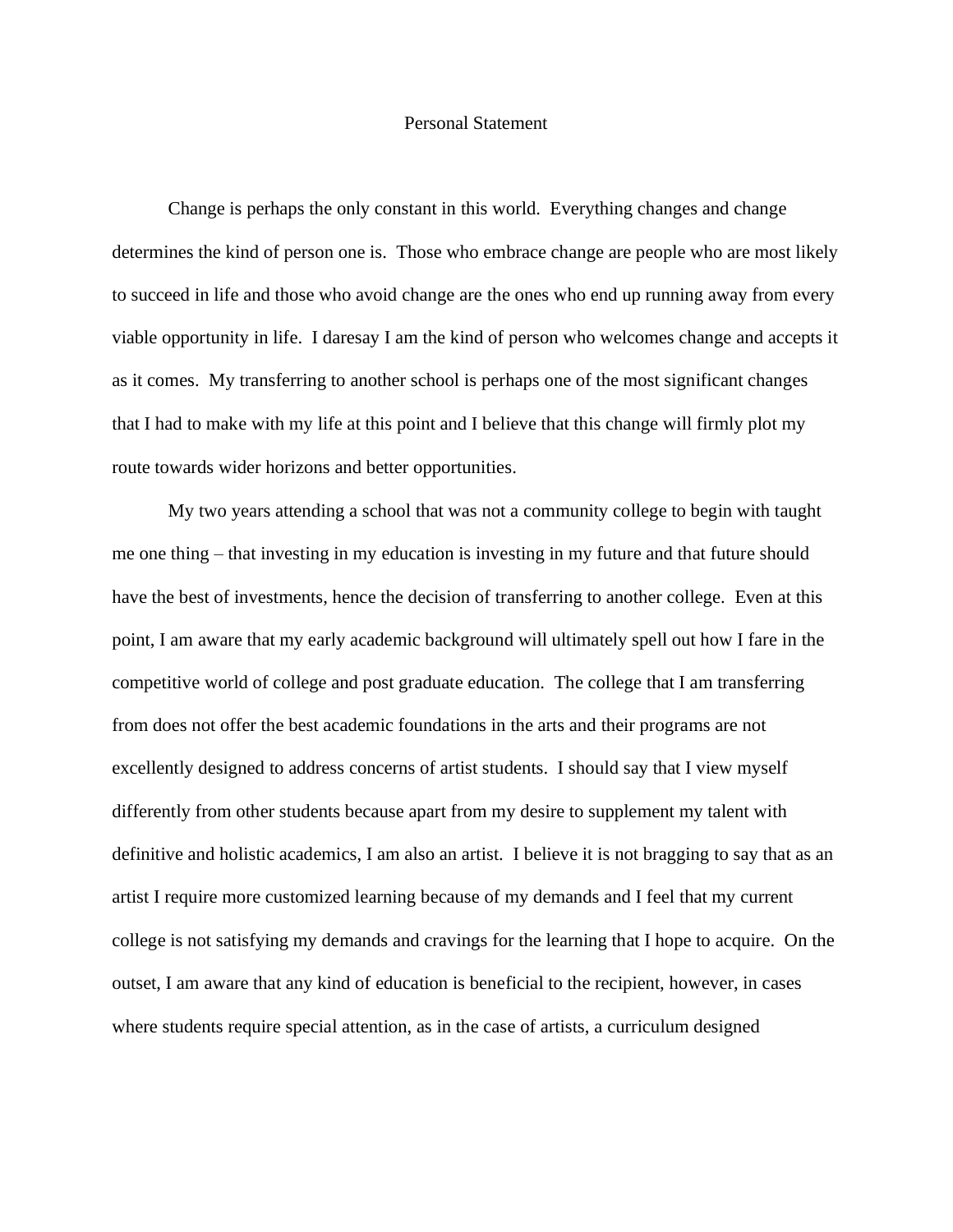specifically to prepare for future exposures to this field of profession would be a very welcome change.

I look at the world differently, and from my perspective, it has so much more to offer than whatever it is that I am getting now. I am confident that transferring to another college that will offer me a more fortified foundation in the arts would help me greatly and in the development and improvement of my inherent talents. I feel that there is so much more out there that I can learn and such learning would definitely give me a strong foothold, both academically and culturally.

Later, I plan to pursue a master's degree in fine arts and the way it is now, I don't think I am getting the kind of preparation that I need for this future goal of mine. While I personally engage myself in activities that are aimed at nurturing my talents, I feel that such is not enough to prepare me for the more complex and intricate world of post-graduate education.

My entire life has always been a mix of routinary and ordinary activities and transferring to another school would give me that much needed opportunity to explore my horizons and discover more innovative strategies and approaches of creative expression. Of course, there are challenges that I will have to deal with when I transfer to another institution, but for a person who welcomes and embraces change; these challenges are merely part of a desire for more individual progress and development.

Art changes; this has been see as one artistic period evolves into another, and through all these changes art has only become more beautiful and more inclusive of the thoughts and emotions of man; for whom it exists. Like the art that I love, I want to evolve, and in my evolution, I want to become more beautiful in my craft and in my profession; I want to be able to mirror the thoughts and emotions of the people I create my art for; ultimately, I want experience